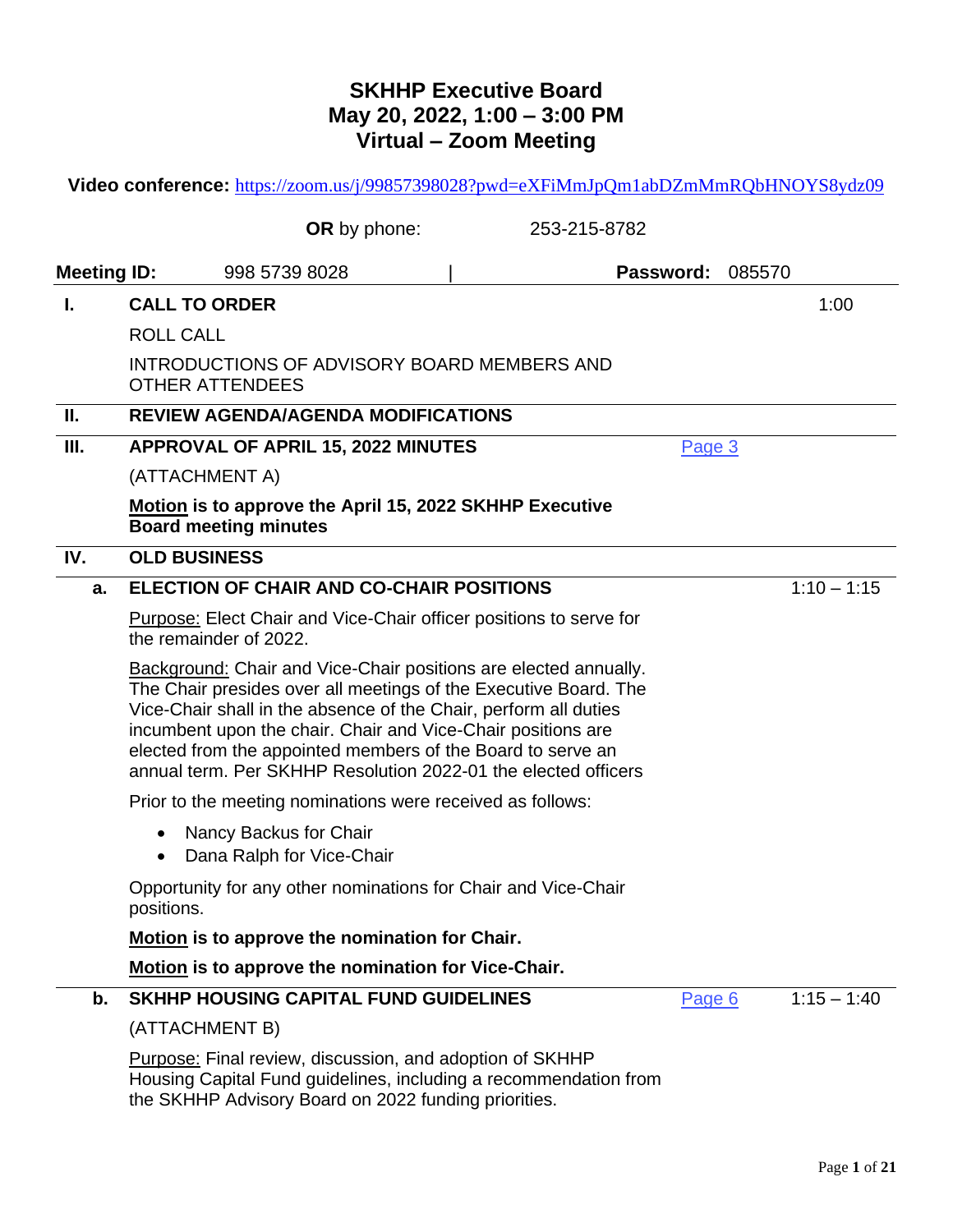Background: During 2021 the Executive Board developed draft funding guidelines in preparation for holding the first application round for SKHHP Housing Capital Funds in 2022. With the establishment of the SKHHP Advisory Board, they provided recommendations for funding priorities. Attachment B is the culmination of Executive Board development of funding guidelines and Advisory Board recommended priorities that were reviewed at the April 15 Executive Board meeting. **Staff presentation: Angela San Filippo Motion is to approve SKHHP Housing Capital Fund Guidelines V. NEW BUSINESS** a. **2023 SKHHP WORK PLAN AND BUDGET** (ATTACHMENT C) Purpose: Initial review and discussion of 2023 work plan and budget. Background: The SKHHP Interlocal Agreement requires adoption of an annual work plan and budget. The staff work group and Advisory Board have provided initial review of the work plan. The intention is to get preliminary feedback from the Executive Board, followed by review and input by each member jurisdiction, adoption by the Executive Board, and approval by each member jurisdiction by the end of the year. Staff presentation: Angela San Filippo **For discussion and gathering feedback only, no action is being proposed.** [Page 18](#page-14-0) 1:40 – 2:10 **VI. EDUCATIONAL ITEM** 2:10 - 2:55 **a. FAIR HOUSING CENTER OF WASHINGTON** The Fair Housing Center exists to prevent and eliminate illegal housing discrimination, ensure equal housing opportunity, and promote inclusive communities throughout Washington. **For informational and discussion purposes only, no action is proposed. VII. UPDATES/ANNOUNCEMENTS** (as time allows)

### **VIII. ADJOURN** 3:00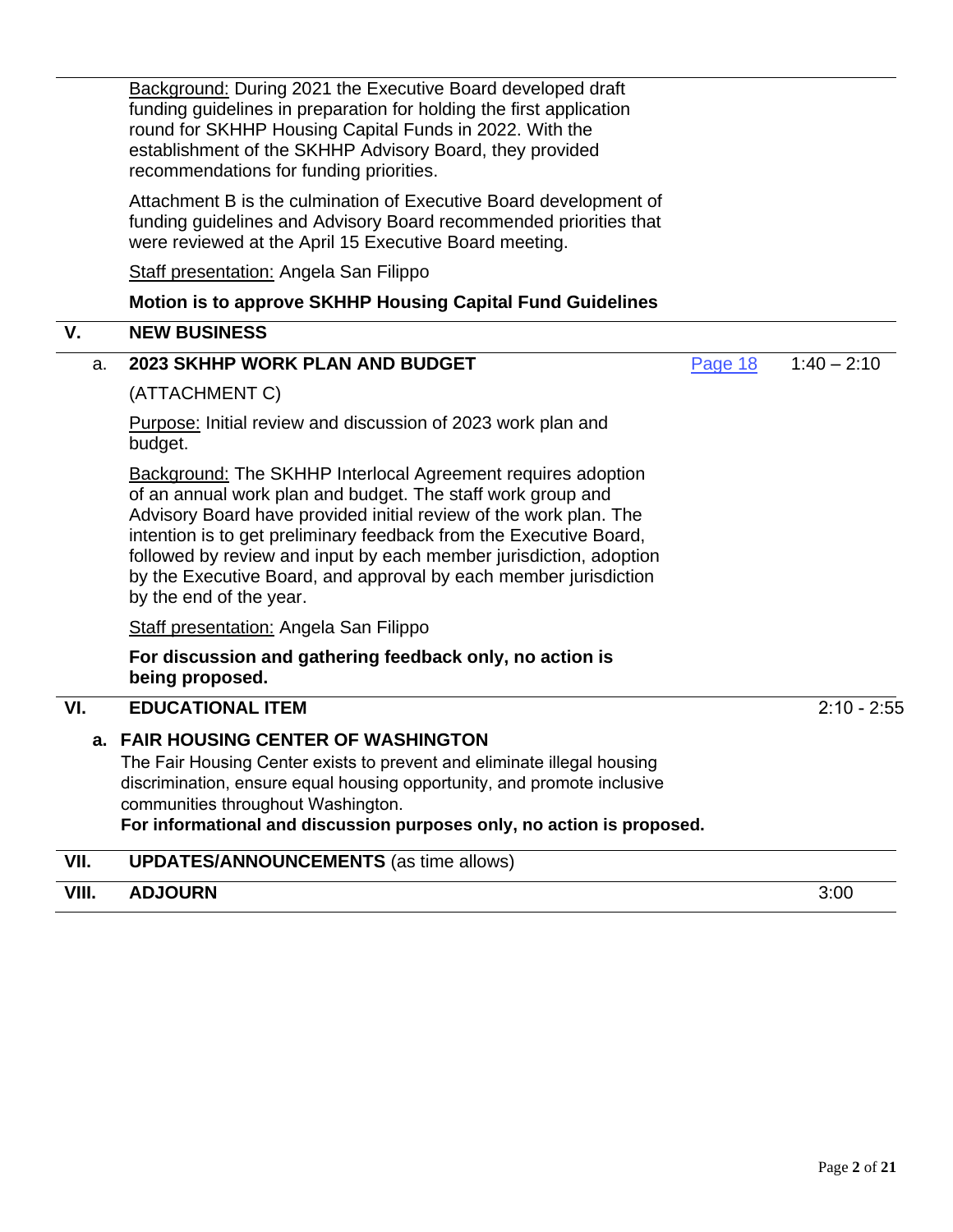<span id="page-2-0"></span>

### **INTRODUCTION AND PURPOSE**

The Cities of Auburn, Burien, Covington, Des Moines, Federal Way, Kent, Normandy Park, Renton, and Tukwila, and King County have entered into an interlocal agreement to cooperatively plan for and provide affordable housing in south King County through an organization called SKHHP (South King Housing and Homelessness Partners). To accomplish this, SKHHP member cities provide funding to affordable housing projects through the SKHHP Housing Capital Fund.

SKHHP welcomes all groups or agencies considering preserving or adding to inventory of affordable housing available to low-income households. We encourage interested parties to contact SKHHP as early in the process as possible. SKHHP welcomes all inquiries, and our goal is to help project proponents connect to partners and leverage funding to move forward in as coordinated an approach as possible. The general purpose of the Housing Capital Fund is to create and preserve affordable housing that meets the needs of low-income households earning up to 60% of area median income.

#### **AVAILABLE FUNDING**

Approximately **\$1.5** in total funding is anticipated to be available for the 2022 application round. This total is comprised of local funds from sales tax funds authorized by Substitute House Bill (SHB) 1406.

#### **FUNDING PRIORITIES**

SKHHP has established the following priorities for Housing Capital Funds in 2022:

**Projects that ensure housing proactively meets the needs of and is available to the following populations while complying with relevant federal, state, and local fair housing laws:** 

- Black, Indigenous, and people of color historically denied housing
- Caregivers
- Communities at risk of displacement
- Communities disproportionately experiencing cost burden
- LGBTQ+
- People disproportionately impacted by COVID-19
- People exiting behavioral health treatment
- People exiting the criminal justice system
- People experiencing domestic violence or survivors of domestic violence
- People with disabilities
- Seniors
- Students
- Undocumented immigrants
- Veterans
- Young adults and youth aging out of foster care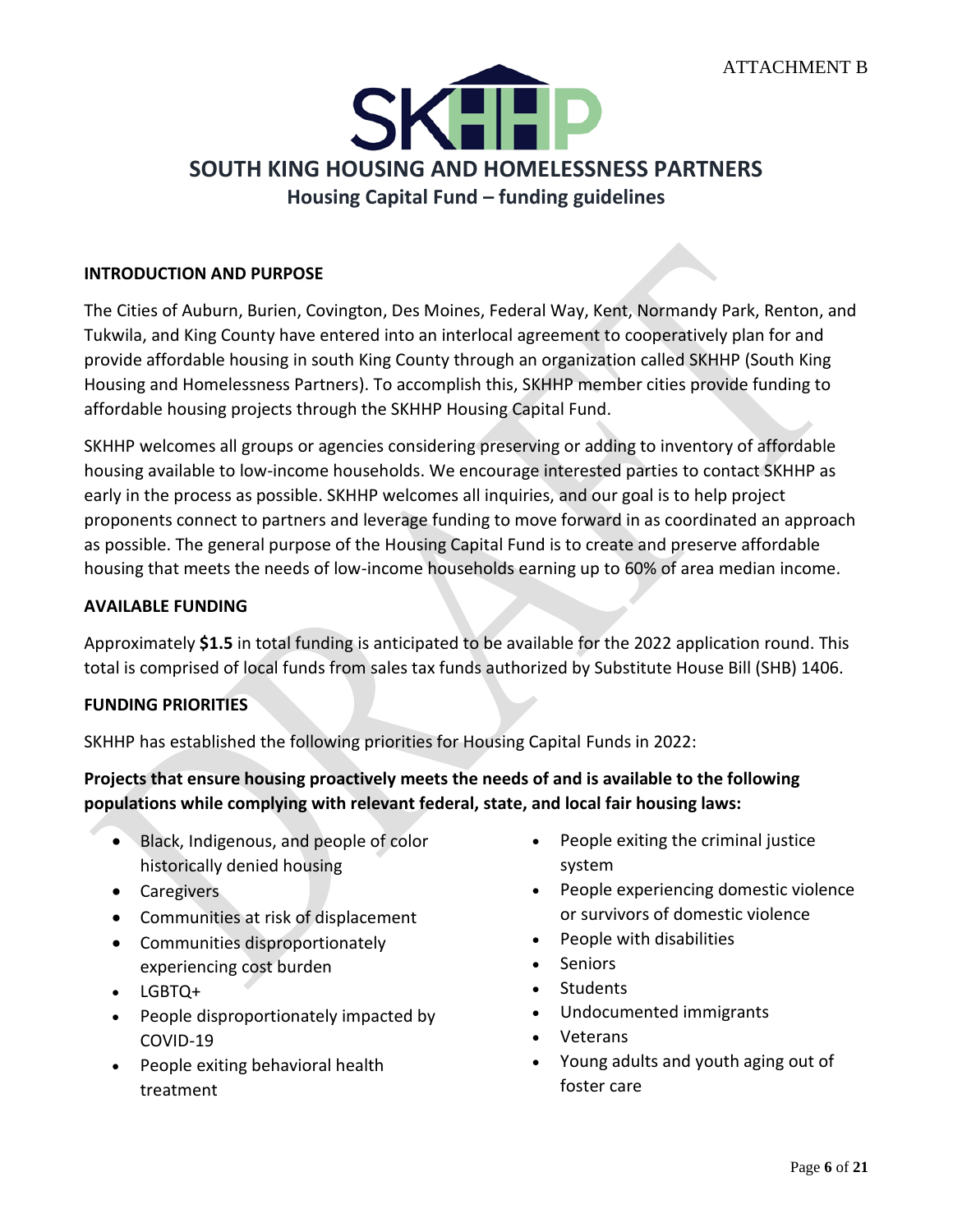**Collaboration.** Project sponsors working in collaboration/partnership with local community-based organizations are a high priority.

**Community Connections and Engagement.** Project sponsors that demonstrate connections and direct experience with populations they are proposing to serve, and proven success in community engagement and involvement in decision-making are a high priority.

**Extremely Low Income and Supportive Housing**. Proposals that provide rental housing for individuals and families earning 0-30% AMI and proposals that incorporate supportive services are a high priority.

**Geographic Equity.** The SKHHP Housing Capital Fund has a long term objective to produce housing across SKHHP member jurisdictions through the creation of a broad distribution in the location of all types of affordable housing over time to maximize choice for individuals and families seeking affordable homes within SKHHP's geographic purview.

**Homeownership.** Projects that are able to provide homeownership opportunities for individuals and families earning up to 60% AMI.

**Leverage of Private and Public Investment.** SKHHP encourages project sponsors to pursue private and public investment that provides maximum leverage of local resources. Projects that already have funding secured and/or leverage private and public investment are a high priority.

**Preservation.** Projects that preserve housing at risk of conversion to market-rate housing are a high priority. This includes housing units with expiring affordability requirements or preservation of residential rental properties that are affordable to households earning 60% AMI but do not have affordability requirements.

**Racial Equity.** SKHHP encourages proposals that advance racial equity through strategies that intentionally dismantle the racially disparate impacts of our current housing system. Strategies may include, but are not limited to: preserving communities at risk of displacement; creating project partnerships that give voice and ownership to communities of color; affirmatively marketing new housing opportunities to populations disproportionately experiencing cost burden and housing insecurity; and addressing historic inequities in access to homeownership.

**Transit-Oriented Development.** Projects located within ½ mile of an existing or planned high capacity transit station, defined as fixed rail (light rail or Sounder train), bus rapid transit, or other high frequency bus stop are a high priority. Transit-oriented development is designed to support dense, walkable, communities that increase access to employment, services, and other opportunities.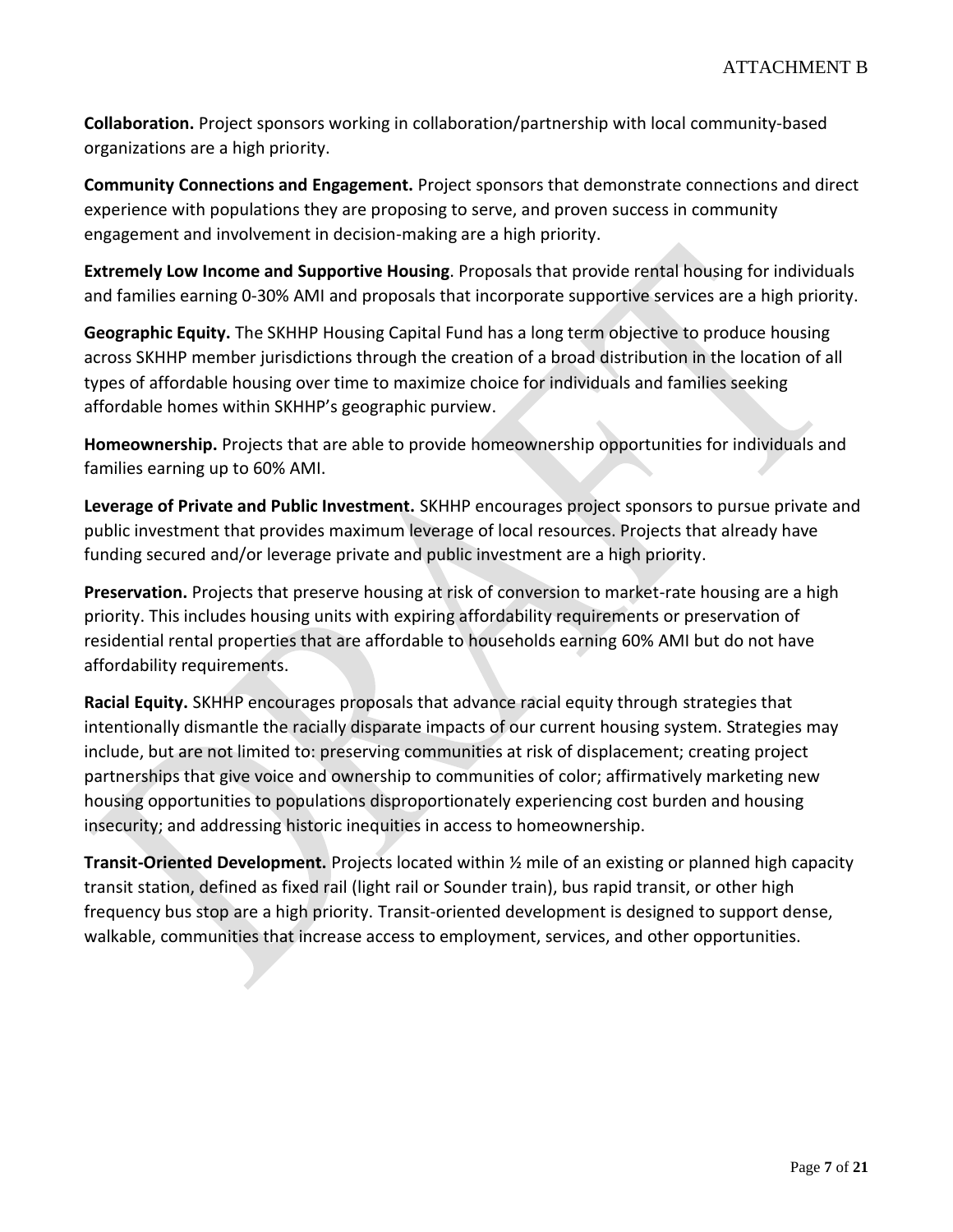# **SCHEDULE**

The following schedule is anticipated for the 2022 Housing Capital Fund application round:

| May 2022             | Provide intent to apply statement (optional)   |
|----------------------|------------------------------------------------|
| June 2022            | Application package available                  |
| By July 30, 2022     | Pre-application meeting (mandatory)            |
| September 2022       | Applications due                               |
| December 2022        | SKHHP makes recommendation to cities           |
| January - March 2023 | SKHHP recommendation reviewed by City Councils |

#### **NOTICE OF INTENT TO APPLY**

Proponents of affordable housing projects within south King County who are planning a development and are interested in benefitting from coordinated funding are asked to submit a notice of intent to apply. Notice of intent forms are optional but strongly encouraged and are due by . 2022, please submit your intent to apply information as early as possible. A pre-application meeting is required in order to be eligible to apply to the funding round.

#### [INSERT INFO FOR INTENT TO APPLY FORM]

#### **PRE-APPLICATION MEETING**

Applicants are required to schedule a Pre-Application Meeting to identify and discuss potential issues prior to submitting an application for funding. First-time applicants will benefit from meeting early and often with SKHHP. Applicants should be prepared to provide a project description identifying the population to be served, approximate number of units, income and affordability, type of construction (rehabilitation or new), neighborhood issues, whether relocation or displacement will be required, team members (developer, architect, property manager), likely funding sources, and demonstration of how the proposed project meets SKHHP's goals and priorities.

To set up a pre-application meeting, email Angela San Filippo, [asanfilippo@skhhp.org](mailto:asanfilippo@skhhp.org)

#### **ELIGIBLE APPLICANTS**

Housing Capital Funds may be applied for by applicants or a group of applicants that are:

- Non-profit organizations
- Private for-profit organizations
- Public housing authorities
- Public development authorities
- Units of local government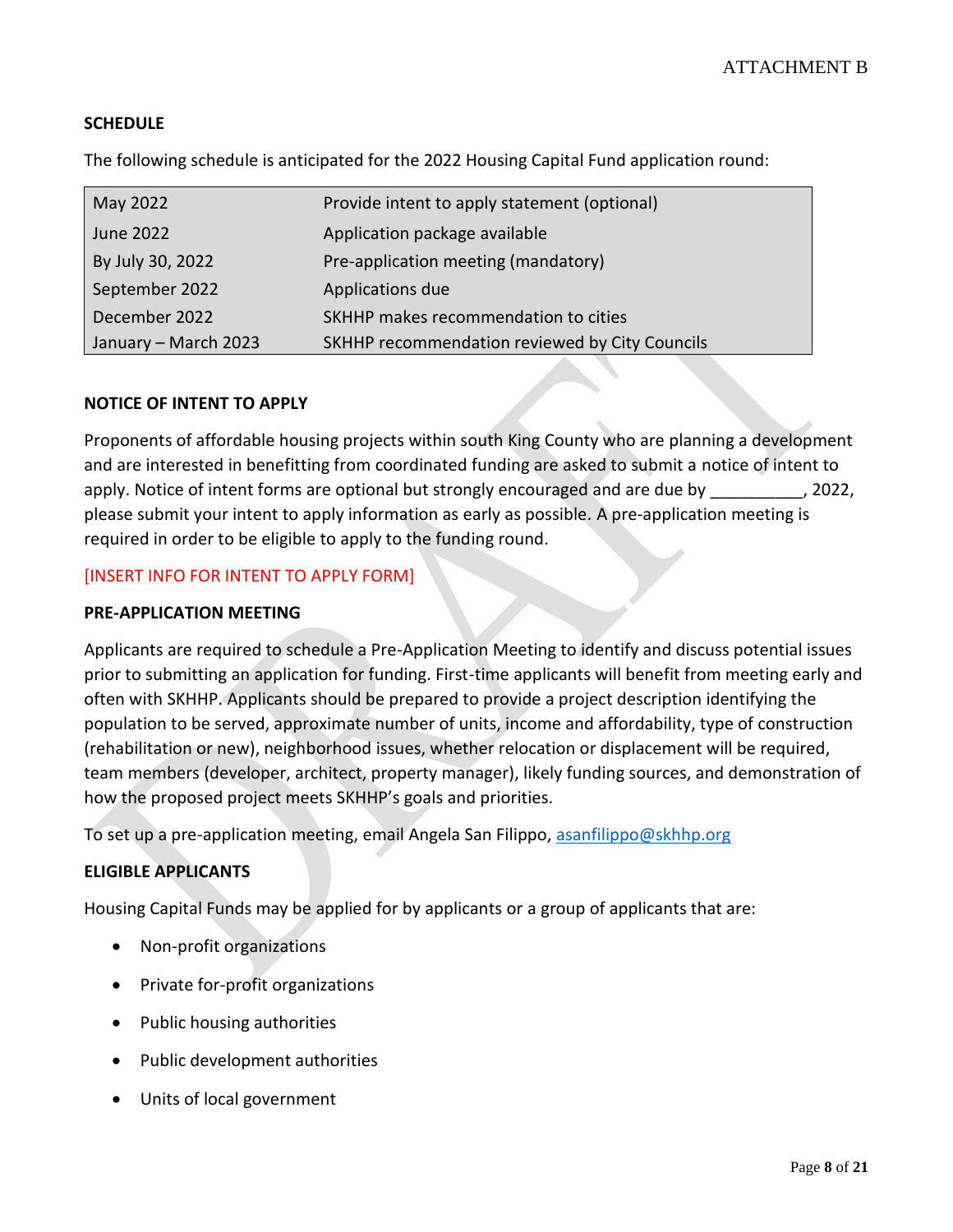Partnerships involving combinations of the above groups are encouraged, especially in the case where a private for-profit organization and/or applicants with less experience looking to build affordable housing development skills and abilities applies for funding. Partnerships are seen as opportunities to build organizational capacity, achieve community outcomes, and reduce investment risk for Housing Capital Funds.

### **ELIGIBLE BENEFICIARIES**

The general purpose of the Housing Capital Fund is to create and preserve affordable housing that meets the needs of low-income households earning up to 60% of median income. SKHHP uses the United States Department of Housing and Urban Development income limits and rent limits developed for the Seattle-Bellevue Metro Area.

#### **2022 Income and Rent Limits – King County Area Median Income \$115,700**

| % of       | <b>Household Size</b> |          |          |          |           |          |          |           |
|------------|-----------------------|----------|----------|----------|-----------|----------|----------|-----------|
| <b>AMI</b> | 1-person              | 2-person | 3-person | 4-person | 5-person  | 6-person | 7-person | 8-person  |
| 20%        | \$18,120              | \$27,180 | \$23,300 | \$25,880 | \$27,960  | \$30,040 | \$32,100 | \$34,180  |
| 30%        | \$27,180              | \$31,080 | \$34,950 | \$38,820 | \$341,940 | \$45,060 | \$48,150 | \$51,270  |
| 35%        | \$31,710              | \$36,260 | \$40,775 | \$45,290 | \$48,930  | \$52,570 | \$56,175 | \$59,815  |
| 40%        | \$36,240              | \$41,440 | \$46,600 | \$51,760 | \$55,920  | \$60,080 | \$64,200 | \$68,360  |
| 45%        | \$40,770              | \$46,620 | \$52,425 | \$58,230 | \$62,910  | \$67,590 | \$72,225 | \$76,905  |
| 50%        | \$45,300              | \$51,800 | \$58,250 | \$64,700 | \$69,900  | \$75,100 | \$80,250 | \$85,450  |
| 60%        | \$54,360              | \$62,160 | \$69,900 | \$77,640 | \$83,880  | \$90,120 | \$96,300 | \$102,540 |

### **Maximum 2022 Household Income for Multifamily Rental Properties**

### **Maximum Rent and Utilities for Projects Based on Unit Size\***

| % of AMI | <b>Number of Bedrooms</b> |           |           |           |           |           |
|----------|---------------------------|-----------|-----------|-----------|-----------|-----------|
|          | <b>Studio</b>             | 1-bedroom | 2-bedroom | 3-bedroom | 4-bedroom | 5-bedroom |
| 20%      | \$453                     | \$485     | \$582     | \$673     | \$751     | \$828     |
| 30%      | \$679                     | \$728     | \$873     | \$1,009   | \$1,126   | \$1,242   |
| 35%      | \$792                     | \$849     | \$1,019   | \$1,177   | \$1,314   | \$1,449   |
| 40%      | \$906                     | \$971     | \$1,165   | \$1,346   | \$1,502   | \$1,657   |
| 45%      | \$1,019                   | \$1,092   | \$1,310   | \$1,514   | \$1,689   | \$1,864   |
| 50%      | \$1,132                   | \$1,213   | \$1,456   | \$1,682   | \$1,877   | \$2,071   |
| 60%      | \$1,359                   | \$1,456   | \$1,747   | \$2,019   | \$2,253   | \$2,485   |

\*Includes the cost of basic utilities paid by resident. Unless the property pays ALL utilities, property must allow for the estimated amount the resident pays for utilities when calculating rent charges, so that both together do not exceed the rent limits. Most properties use public housing authority utility allowances. King County Housing [Authority energy assistance supplements \(formerly called utility allowances\).](https://www.kcha.org/landlords/rent-utilities)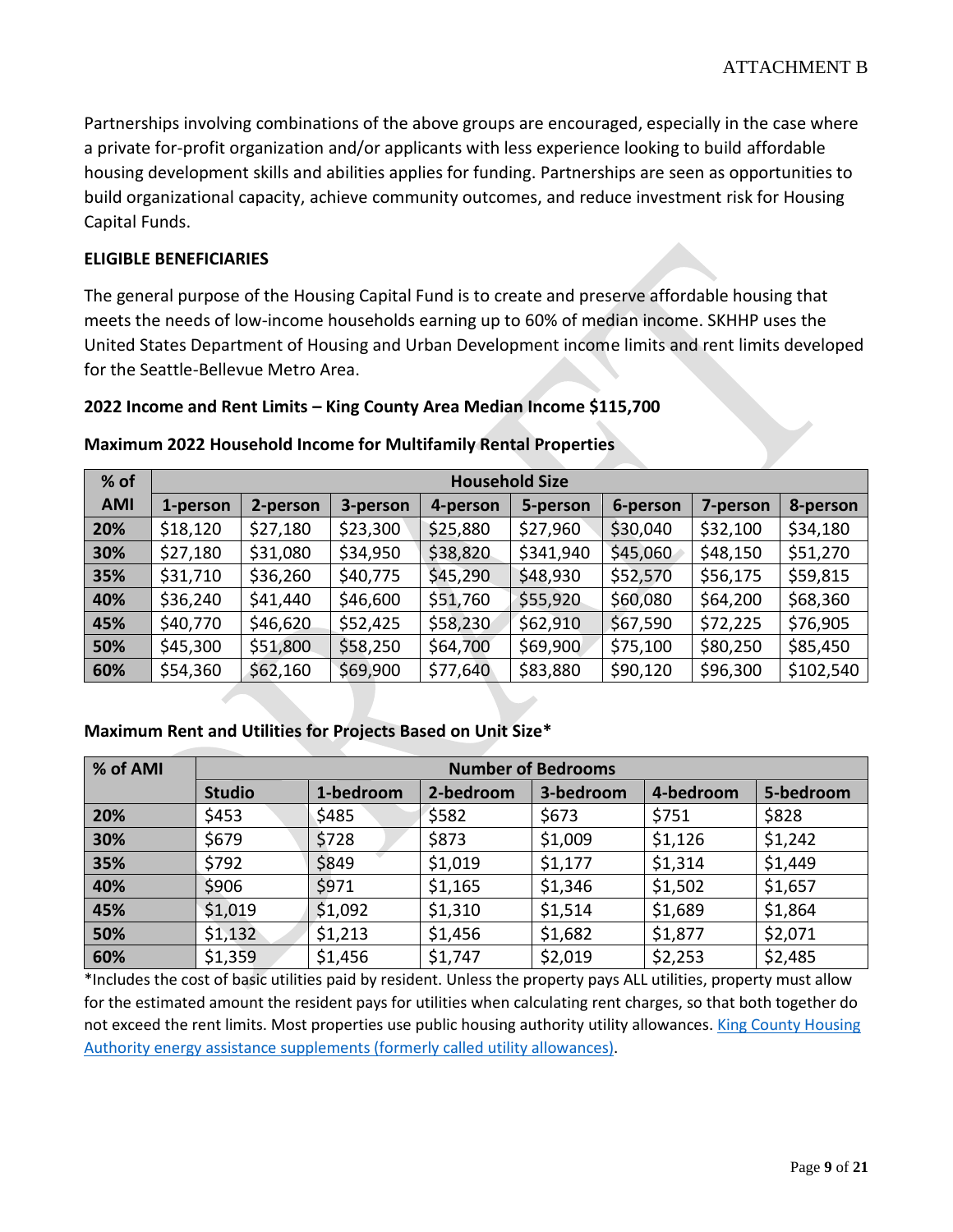### **ELIGIBLE ACTIVITIES**

SKHHP funds may be used for the following activities:

- Acquisition, and related costs such as appraisals, financing costs, and transaction costs
- Rehabilitation and new construction costs
- Site development
- Off-site development only when necessary to assure utility service to the project site
- Mixed-income projects so long as Housing Capital Fund dollars assist units affordable at or below 60% of area median income

At this time, SKHHP does not have funds to support early technical assistance or predevelopment costs. Applicants in very preliminary stages are encouraged to apply to Impact Capital for predevelopment funding.

SKHHP member cities understand that certain County, State, and Federal housing programs require some level of matching by local resources. The SKHHP Housing Capital Fund is encouraged to be used as a local match for these programs.

#### **INELIGIBLE ACTIVITIES**

Housing Capital Funds may **NOT** be used for:

The development of any non-residential use. Housing capital funds may be used in a mixed use development only for that portion of the development that is specific to the residential use. This restriction also applies to site development and off-site development costs for non-residential uses.

- The cost of any program operating expenses
- The cost of any political or lobbying activities or materials
- Rehabilitation of single-family housing units in a manner that would duplicate participating jurisdictions' housing repair assistance programs
- Uses that are public capital facilities such as correctional facilities or impatient treatment facilities

### **PROJECT LOCATION**

All projects funded under this program must be located within the SKHHP sphere of influence (**see ATTACHMENT A**).

### **LOAN AND REGULATORY TERMS**

Housing Capital Fund dollars will be made available as either secured grants or loans. SKHHP has flexible terms designed to accommodate a range of projects and loan terms will vary based on the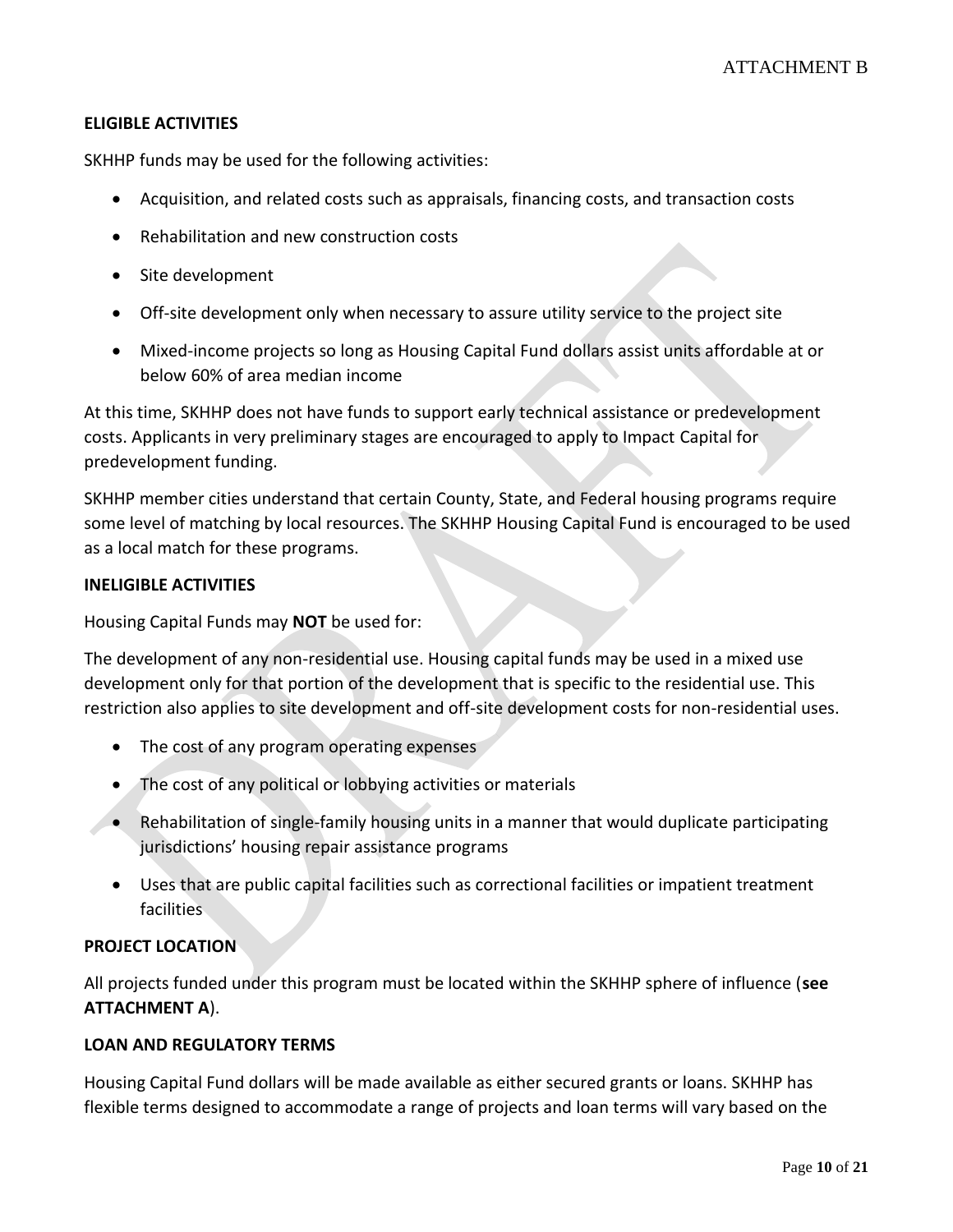financial needs of the project. Applicants should indicate in the application whether they are applying for a grant or loan, and what loan terms are proposed for the project. Loan applicants will not receive priority over grant applicants.

### **PERIOD OF AFFORDABILITY**

SKHHP expects that projects will commit to providing long-term affordability in the form of a 50-year regulatory agreement. A covenant will be recorded against the property that requires continued use of the property for low-income housing for the period of affordability. During this period the owner or property manager will be required to do annual reporting of tenant incomes and rents to ensure that affordability requirements are met, and SKHHP will monitor those reports to ensure compliance. If the project is converted to an alternative use or is otherwise not meeting the agreed upon terms in the regulatory agreement any time during the projects agreed-to term of affordability, the SKHHP Housing Capital Fund contribution to the project will be subject to immediate repayment, and potentially a proportionate share of appreciation.

### **OTHER AWARD TERMS/REPORTING REQUIREMENTS**

Additional funding conditions will be spelled out in an award letter to successful applicants. At a minimum, the following reporting requirements shall apply during development and occupancy:

### *Quarterly Status Reports*

Quarterly status reports are required from all Housing Capital Fund funded projects during the development stage (from the time funds are awarded until completion and occupancy of the project). The quarterly reports will minimally include the status of funds expended and progress to date. A final budget must be prepared and submitted at the time of construction start and project completion. SKHHP will rely on the quarterly reports to determine if satisfactory progress is being made on the project. Additionally, SKHHP staff will inspect the project site at least once during the development/construction stage.

### *Ongoing Monitoring*

After occupancy, the project sponsor or manager will submit an annual report to SKHHP summarizing the number of project beneficiaries, housing expenses for the target population, and the proportion of those beneficiaries that are low- and/or moderate-income, and that meet other eligibility criteria established in the SKHHP regulatory agreement. In addition, for projects with loan payments, financial information must be reported annually which will be used for assessing contingent loan payments and project health. All projects will also be evaluated periodically for long term sustainability. The annual reports will be required for the full duration of affordability.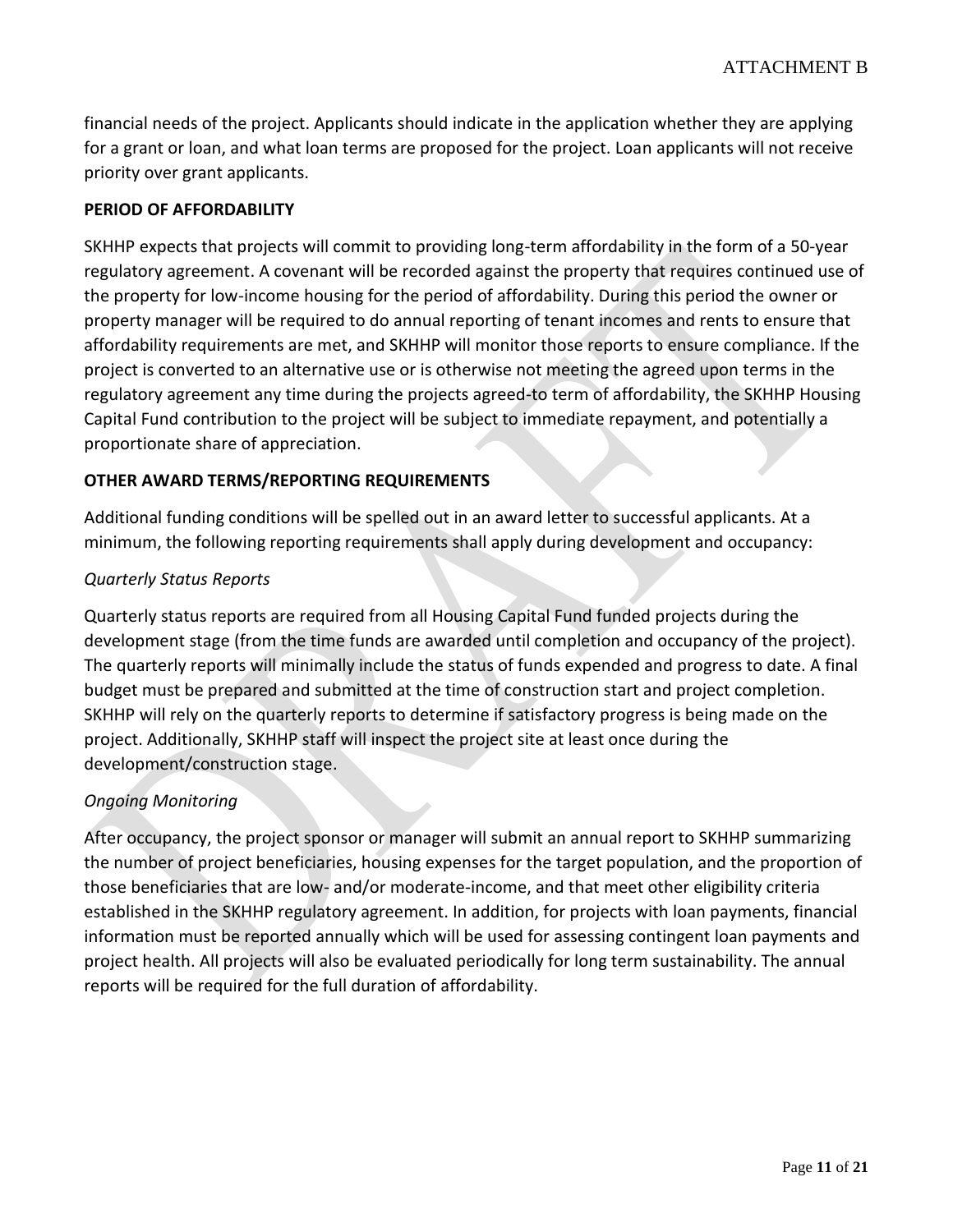### **APPLICATION CONTENTS**

SKHHP uses the Combined Funders Application forms, developed jointly with other public funders including the State of Washington Department of Commerce and King County. Application forms are available on SKHHP's website at [insert website info] or using the links provided below.

[Rental Applications: 2021 Multifamily Applications Documents](https://deptofcommerce.app.box.com/s/7wheoyj07215lh2prjbmmk8g33ob75d4/folder/139359656537)

[Homeownership Applications: 2021 Homeownership Application Documents](https://deptofcommerce.app.box.com/s/7wheoyj07215lh2prjbmmk8g33ob75d4/folder/139359953928)

### *Letter of consistency*

Projects that are selected for funding have to demonstrate consistency with community priorities and plans. Applicants must include a letter of consistency from the jurisdiction where the project is located affirming the project is consistent with the Consolidated Plan, local comprehensive plan, and its housing element, and any local housing action plans.

#### *Letter of community support*

Projects that are selected for funding must demonstrate community support. Applicants must include at least one letter of support from a community organizations, church, community center, or school that serves the

The following materials are to be submitted for each application:

- One complete electronic application on a flash drive , a letter of consistency, a letter of community support, and Combined Funders Application that meets the following:
	- o Attachments under each Tab should be placed in a separate folder labeled with the Tab number.
	- o The Project Workbook must be in Excel format with linked sheets unlocked and formulas visible.
	- o Narrative responses must be in Word format
	- o Attachments must be in PDF format.

### **Complete applications are to be submitted by 5:00 pm on September 15, 2022 to:**

SKHHP ATTN: Angela San Filippo 25 W. Main Street Auburn, WA 98001

If you are delivering in person, please reach out to SKHHP staff in advance to confirm a time for application delivery.

If you have any questions about application requirements, please contact Angela San Filippo at (253- 329-7394 or emai[l asanfilippo@skhhp.org](mailto:asanfilippo@skhhp.org)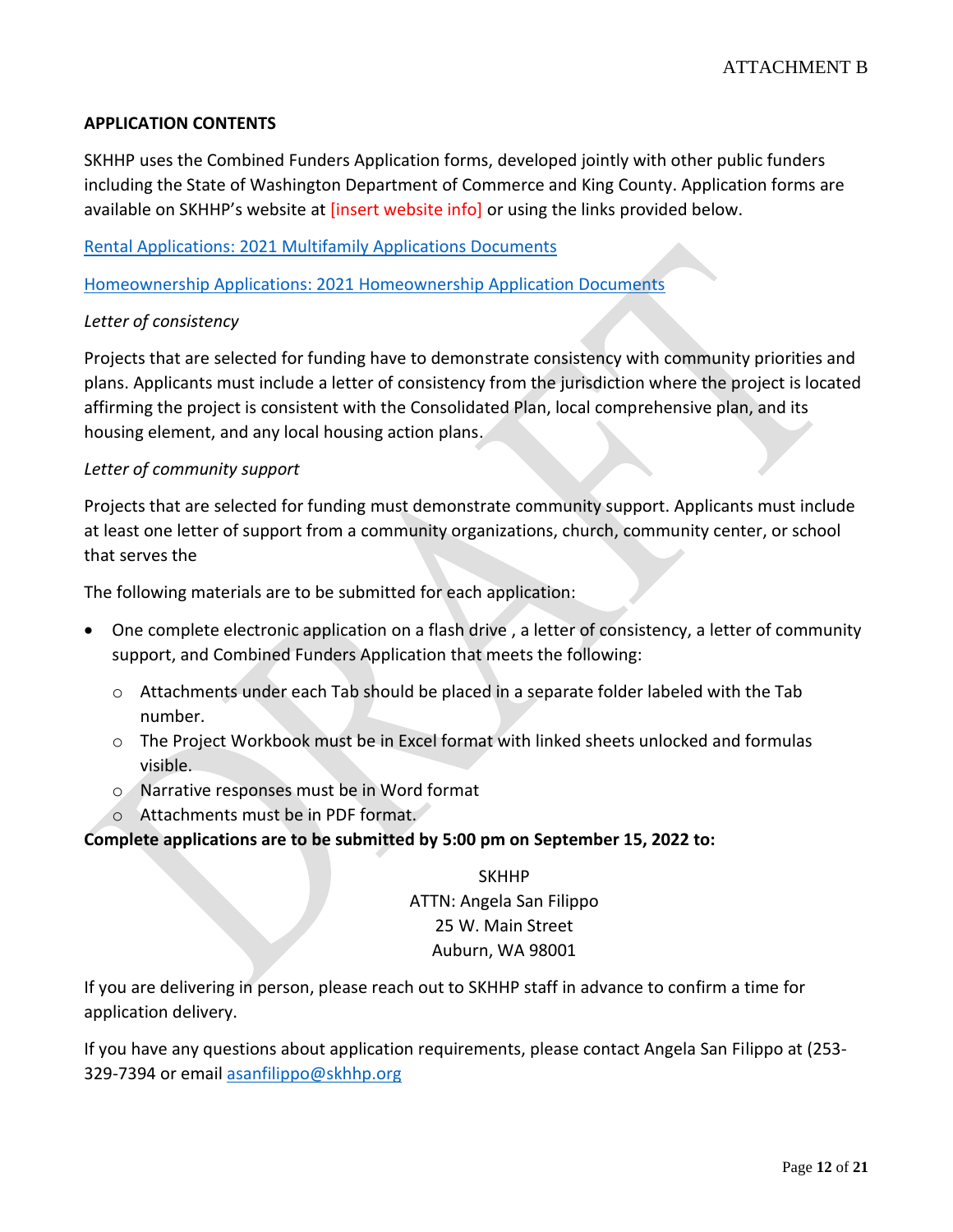### **REVIEW PROCESS**

Proposals will be reviewed using the following process:

**Step 1.** An initial screening will be conducted by SKHHP staff to determine the completeness of each application. Staff reserves the right to deny applications that are incomplete.

**Step 2.** SKHHP will evaluate the applications and develop a recommendation to the respective City Councils. SKHHP's recommendation will be made by its Advisory Board and approved by its Executive Board.

**Step 3.** SKHHP member City Councils that have contributed funding will review and approve the funding recommendation submitted by SKHHP, or will return the recommendation, with comments, for further investigation before a final decision is made.

#### **EVALUATION CRITERIA**

#### **General**

Evaluation of applications will focus on an overall evaluation of all of the following key areas:

- **Advancing the goals of equity,** including the extent that projects are community-driven and/or reduce or undo disproportionate harm to communities most impacted by historic injustice and displacement, including extremely low-income households with incomes at or below 30 percent of area median income and Black, Indigenous, and People of Color (BIPOC) communities
- **Feasibility, timeliness, and cost effectiveness** (i.e., SKHHP Housing Capital Fund award per unit/square feet, total development cost per unit/square feet, reasonableness of schedule, budgets, and proforma, adequacy of resources and ongoing sustainability, and site control to ensure timely completion).
- **Relevance of the project to local housing needs,** including the extent to which the project is consistent with the local plans (e.g., Consolidated Plan, Housing Element, or area plans), and the extent to which housing need will be met and help to achieve SKHHP's stated priorities.
- **Suitability of the project sponsor and development team,** including any track record and/or housing development for success, adequacy of management plans, duration of affordability, ongoing sustainability, adequacy of support services, and firmness of financial commitments or likelihood of receiving those commitments.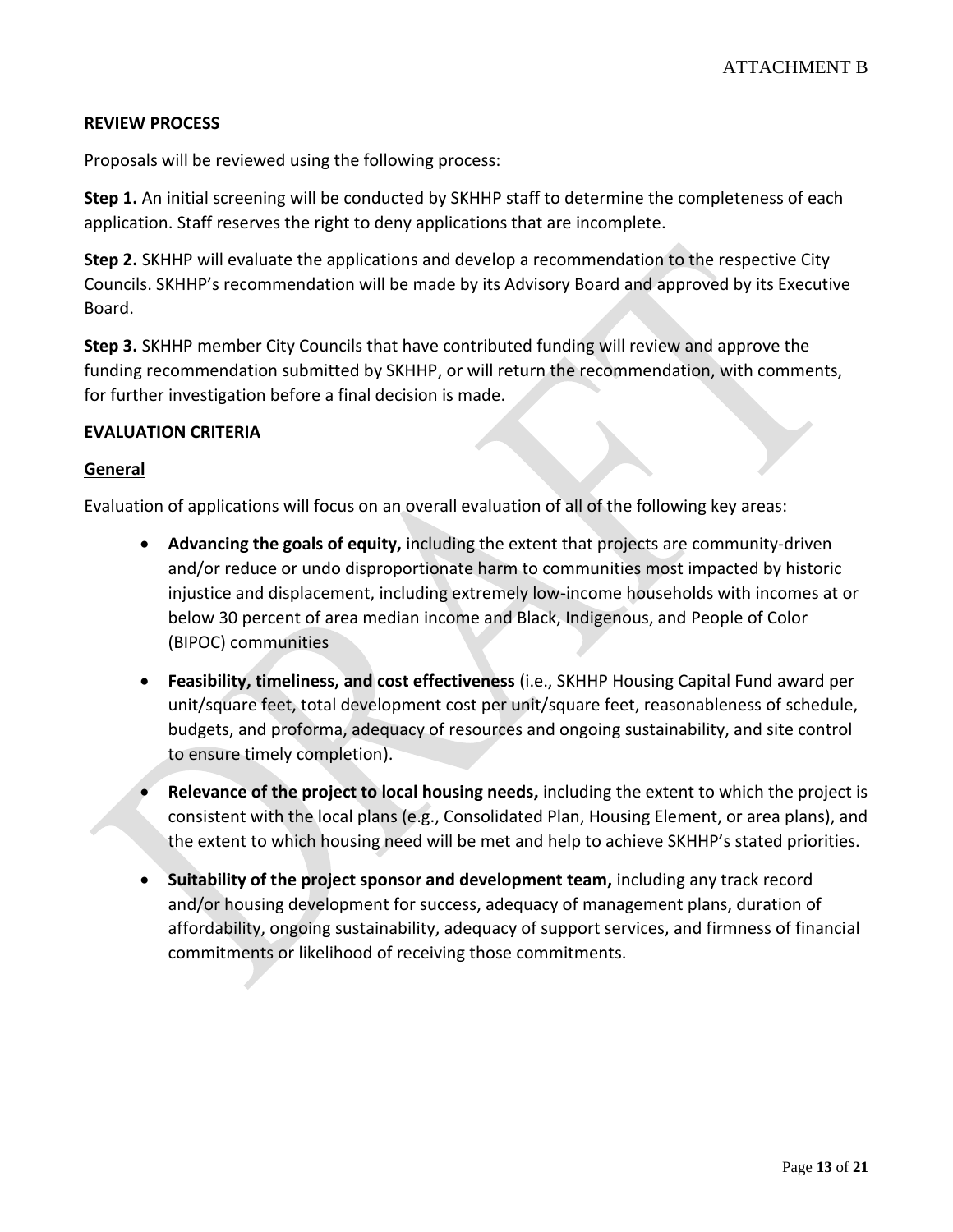# **Specific**

The following specific information areas will be evaluated for data to support the key focus areas described above.

# A. Development and Operating Budgets

Projects will be evaluated for cost effectiveness on a per unit and per square foot basis. Higher upfront development costs may be justified to create long-term operational efficiencies (e.g., through use of high-efficiency building systems), provided that those increased costs have a relatively short payback period. Higher land costs may be justified to account for strategic location such as proximity to transit or other local amenities. SKHHP may use third party reviewers to evaluate estimated construction costs. Development and operating budget forms should provide detailed explanation to support estimated expenses. If support services are identified as an integral part of the project, a detailed services budget must also be submitted. Proposed financing will be evaluated for feasibility based on expressed interest from lenders and investors, and applicant (or applicant team, including more-experienced consultants and partners) should have experience in obtaining financing, and other competitive criteria (e.g., estimated tax credit score if LIHTC equity is proposed).

# B. Project Readiness

Projects will be evaluated for their readiness to proceed. Applicants should demonstrate full site control. Applicants should have a "letter of consistency" from the jurisdiction where the project will be located affirming the project is consistent with the Consolidated Plan, local comprehensive plan and its housing element, and any local housing action plans. Projects that propose significant fundraising should demonstrate steps taken to prepare for and implement a capital campaign, including a plan and timeline for the proposed capital fundraising and, preferably, a track record of past or current capital fundraising ability. Projects that will rely on public funding to cover the costs of ongoing operations or services should identify and describe the availability of such funding, and report on the project's competitiveness for such funds based on discussions with likely funders.

# C. Development Team Track Record

Project review will take into consideration how well experienced development teams have performed on previously funded projects and, in the interest in increasing the diversity of housing and community developers, how less experienced developers (or partners/consultants on their team) demonstrate an understanding of the steps and structures needed for success. When there is an applicable track record (for the applicant or partner/consultants), the application should identify lessons learned from those projects and describe how performance/actions have been modified as a result.

### D. Property and Asset Management Capacity

The proposed property and asset management entities will be evaluated on their experience, performance, or developing capacity in managing comparable developments. Successful asset managers will have a detailed understanding of the physical and financial condition of their properties,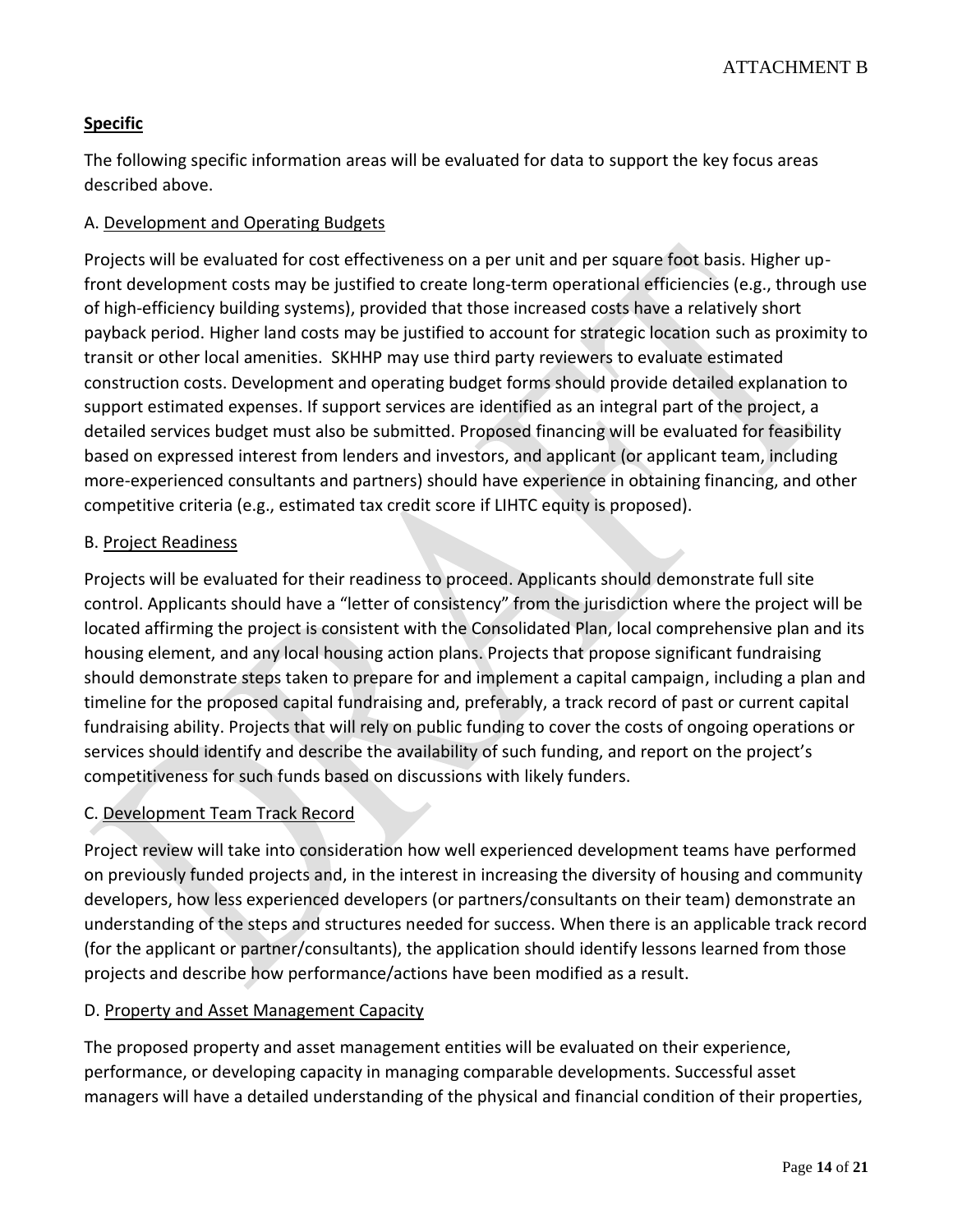regularly updated capital needs assessments, and thoughtful policies for balancing the objective of maintaining affordable rents and planning for healthy reserves and operating income to cover current and future expenses. If a project is in its preliminary stages, a boiler plate management plan may be submitted with the application. A final management plan will be required prior to contracting.

A successful management plan will include the following information:

- Occupancy: Information in the occupancy management plan must include lease information (length, tenant eligibility and selection standards, standards for termination of lease, eviction, lease renewal) and marketing strategies including local outreach.
- Facility: The facility management plan should include provisions for both routine and longterm building maintenance.
- Supportive Services: If applicable, the applicant must describe how any supportive services identified as an integral part of the project will be provided, either directly or through linkages with an existing network of service agencies and describe how those services will be in accordance with best practices for the intended population.

### E. Displacement and Relocation

Any activity which would result in the displacement of existing residents, especially low- and/or moderate-income residents and/or BIPOC residents is discouraged. If displacement may occur, the applicant must submit, as part of the application for capital funds, a plan for providing relocation assistance to the displaced residents. (If relocation may occur, the applicant is strongly encouraged to contact the King County Housing Finance Program to discuss what relocation assistance may be available.) Relocation costs should be included in the project budget. Projects funded with federal dollars (e.g., CDBG funds) must meet all applicable federal relocation requirements.

### F. Supporting Equity

The proposed project will be evaluated based on whether the development will advance SKHHP's goals of equity, including preserving existing communities at risk of displacement (including manufactured housing communities); increasing opportunities for extremely low-income households (households with incomes at or below 30 percent of area median income); creating meaningful project partnerships (including with BIPOC-lead organizations) that give voice and ownership to residents and communities of color; affirmatively marketing new housing opportunities to communities less likely to access opportunities in South King County; providing affordable housing as a public investment – and potential catalyst – in areas that have traditionally received less services and/or public investments; and addressing historic inequities in access to homeownership.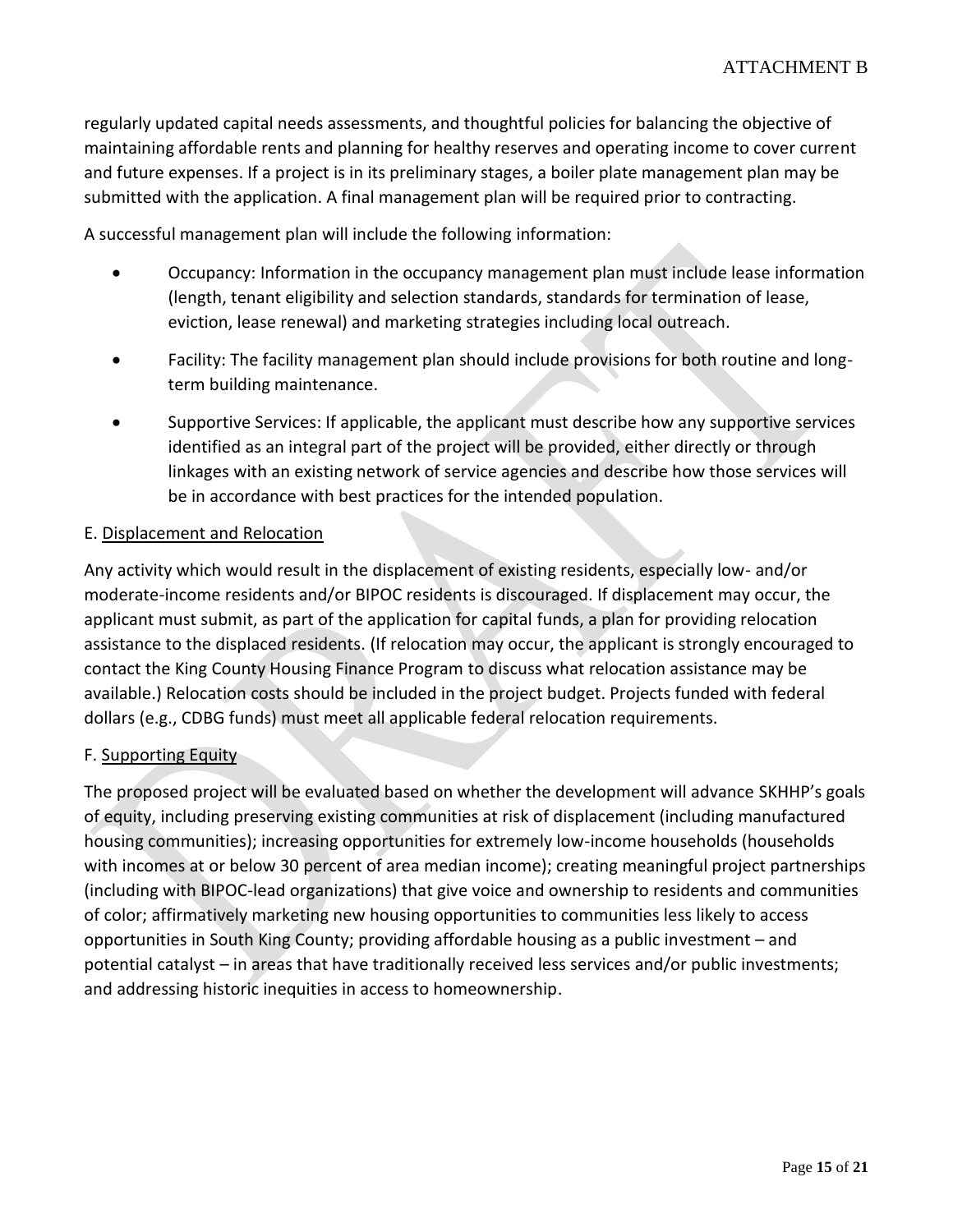### G. Nature of Location

As part of the decision process, reviewers will want to understand how the proposed development fits into the neighborhood and would help further any number of public policy goals. Examples of furthering public policy goals could include:

- Locating in a "high opportunity" location, with proximity to or easy access to jobs, grocery stores, pharmacies, schools/childcare, transportation, and community or cultural centers.
- Providing affordable housing in areas at high-risk of displacement or experiencing a loss of naturally occurring affordable housing.
- Investing public dollars in areas traditionally/historically underserved or as a catalyst for further investments and development.

Page **16** of **21**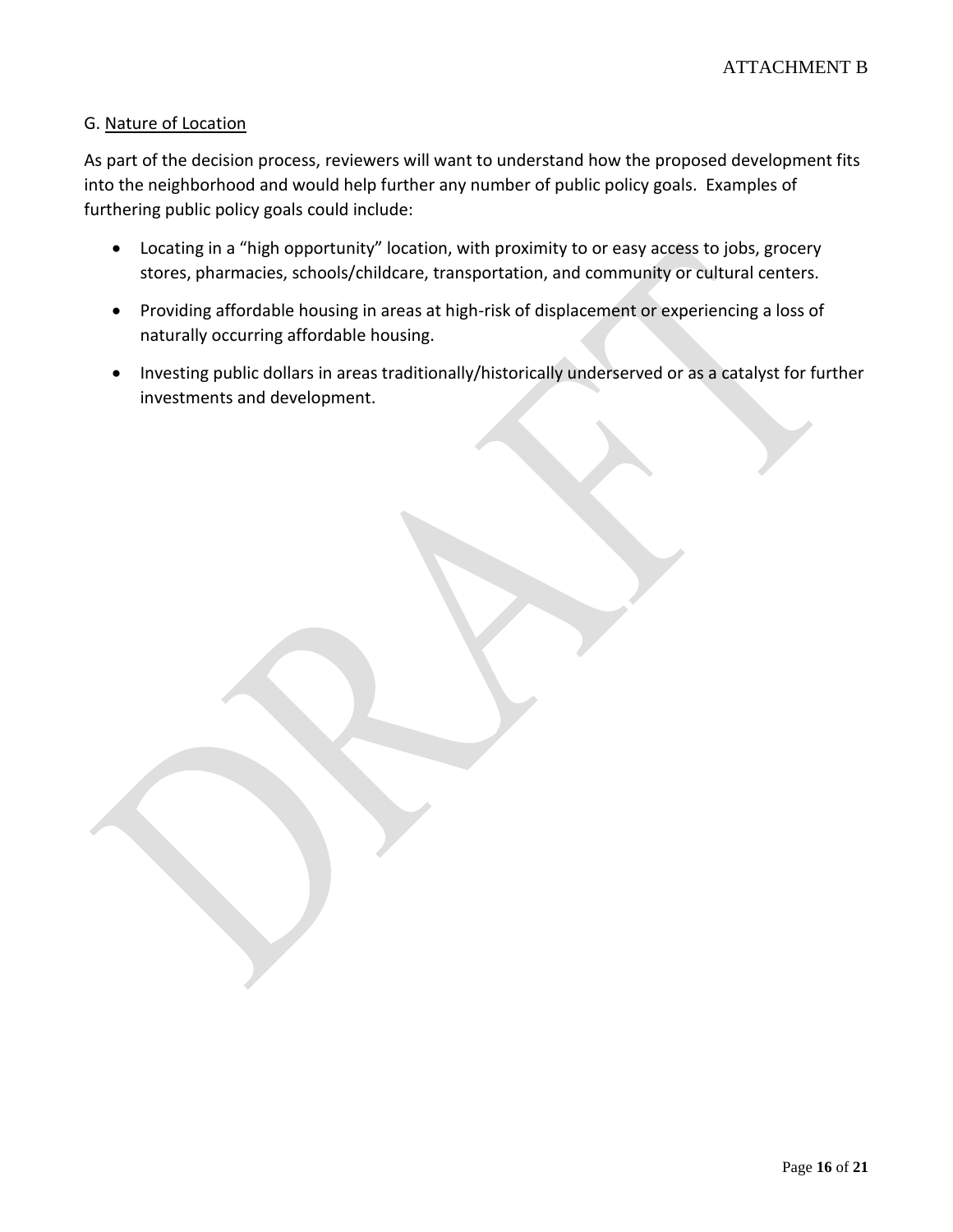# ATTACHMENT B



### **ATTACHMENT A: SKHHP SPHERE OF INFLUENCE**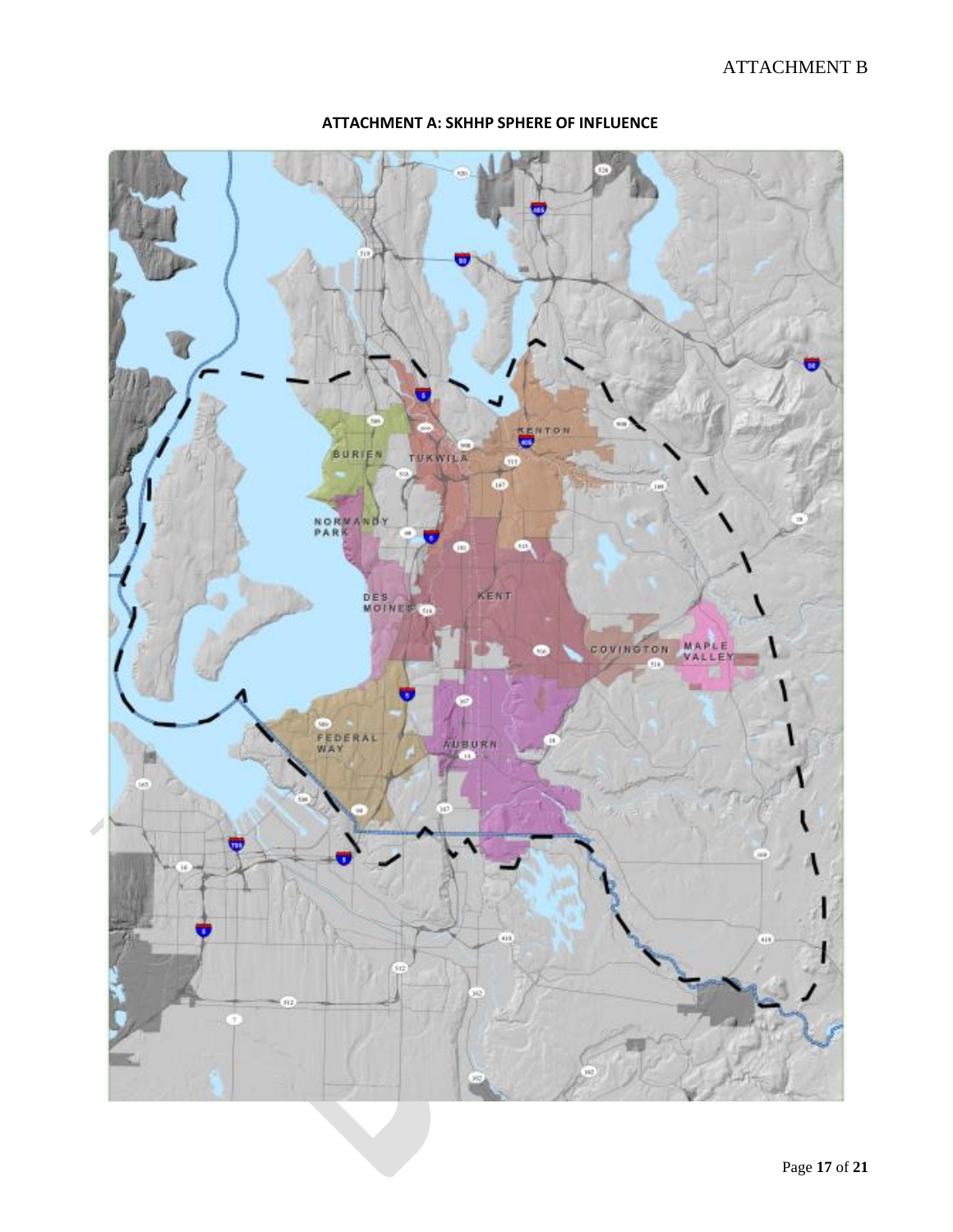# **DRAFT SKHHP 20223 WORK PLAN AND BUDGET**

# <span id="page-14-0"></span>**SKHHP MISSION**

South King County jurisdictions working together and sharing resources to create a coordinated, comprehensive, and equitable approach to increasing housing stability, reducing homelessness, and producing and preserving quality affordable housing in South King County.

# **OBJECTIVES**

- **Housing Policy and Planning.** Share technical information and resources to promote sound housing policy
- **Affordable Housing Investment**. Coordinate public resources to attract greater private and public investment for affordable housing in South King County
- **Outreach, Education, and Advocacy.** Provide a unified voice to advocate for South King County needs at a local, regional, and state levels

# **PURPOSE**

Establish a 2023 SKHHP Work Plan that is shaped by member jurisdictions, is consistent with the SKHHP Interlocal Agreement, and furthers SKHHP's mission.

# **BACKGROUND**

The Draft SKHHP 2023 work plan, developed in consultation with the SKHHP staff work group and Advisory Board, includes five goals and corresponding actions that will facilitate implementation of the SKHHP Interlocal Agreement. The 2023 work plan builds on work done in the past few years to establish a SKHHP Housing Capital Fund through pooled public resources, increase philanthropic and corporate investment through the creation of a SKHHP 501(c)(3) fundraising branch, and establish a SKHHP Advisory Board made up of community members that will help to ground SKHHP decisions in communities needs and interests.

# **NEXT STEPS**

In accordance with the Interlocal Agreement, the 2023 SKHHP Work Plan will be approved by the legislative body of each member jurisdiction and the SKHHP Executive Board. The timeline for continued development and adoption of the 2023 SKHHP Work Plan is as follows:

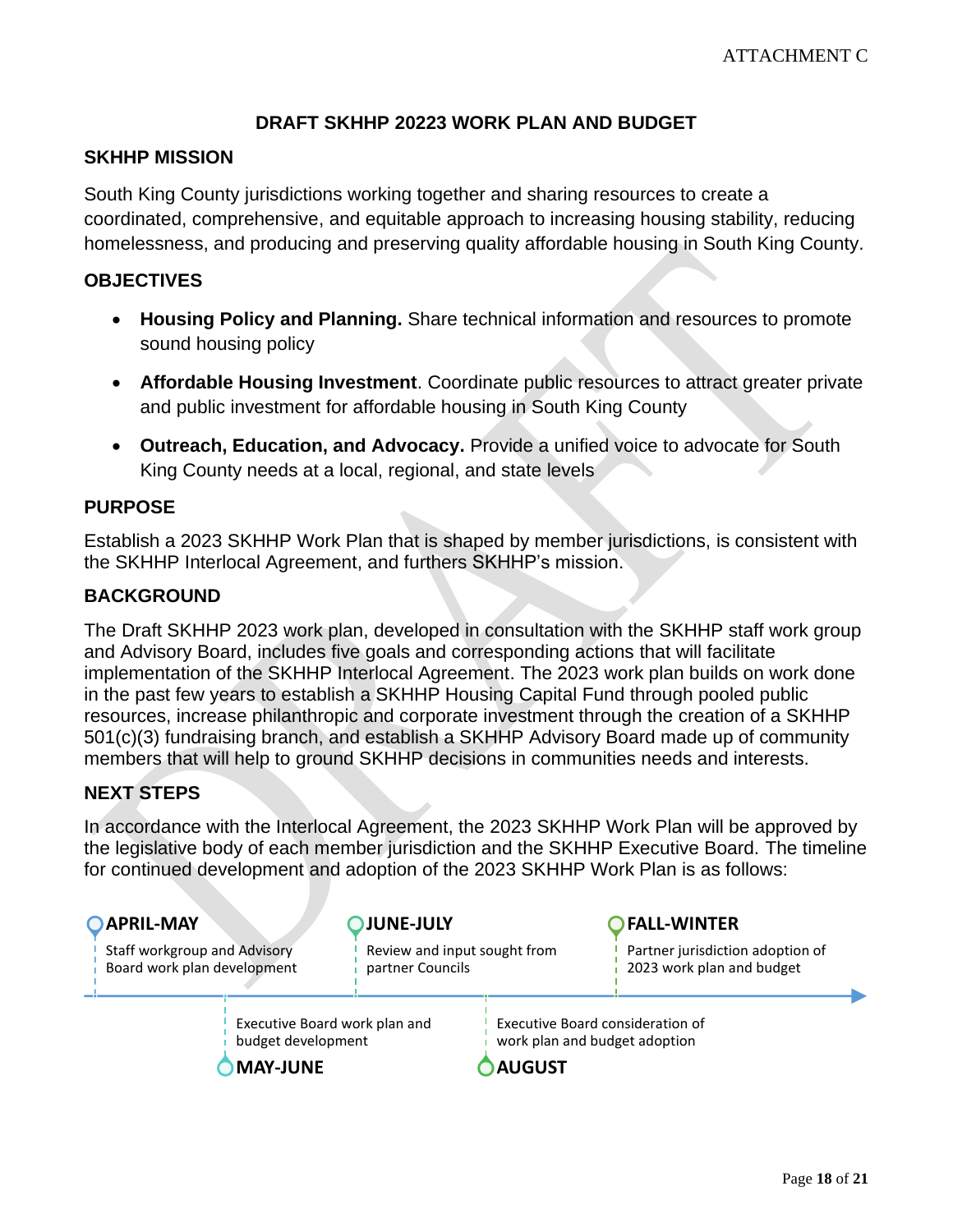# **GOAL 1: Define strategy, direction, and long-term goals, and provide direction to staff on implementation of the SKHHP interlocal agreement.**

### **Critical**

- Develop annual work plan and budget.
- Generate and distribute quarterly progress reports to SKHHP Executive Board and member jurisdictions.
- Develop long-term funding strategy for the SKHHP Housing Capital Fund and facilitate conversations with member jurisdictions to identify and explore dedicated sources of revenue for affordable housing at the local and regional level.

# **GOAL 2: Build long term stability for the SKHHP Housing Capital Fund:**

### **Critical**

- Facilitate final 2022 funding allocations through member Councils.
- Prepare contract documents and distribute funds for awarded projects.
- Monitor funded projects including evaluating and tracking payment plans.
- Work with administering agency to maintain records and produce regular financial reports for the SKHHP Housing Capital Fund.

#### **Important**

- Work collaboratively with public funders at the state and local levels to promote shared affordable housing goals and equitable geographic distribution.
- Work with private investors and lenders to maximize leverage of public investment into affordable housing.
- Work with member cities and project sponsors to start developing a pipeline of projects to be funded over the next five years.
- Actively vet potential projects and lead funding policy and prioritization discussions with the SKHHP Executive Board to facilitate planning and decisionmaking.

# **GOAL 3: Work with partner jurisdictions to enhance and develop new local policies and programs that protect existing affordable housing stock, provide housing security, and accelerate access to affordable housing.**

### **Critical**

- Continue to improve and refine and conduct regular updates to housing policy matrix and affordable housing database (being developed in 2022).
- Convene city and county land use planners to share best practices and increase coordination and collaboration on housing policy and planning.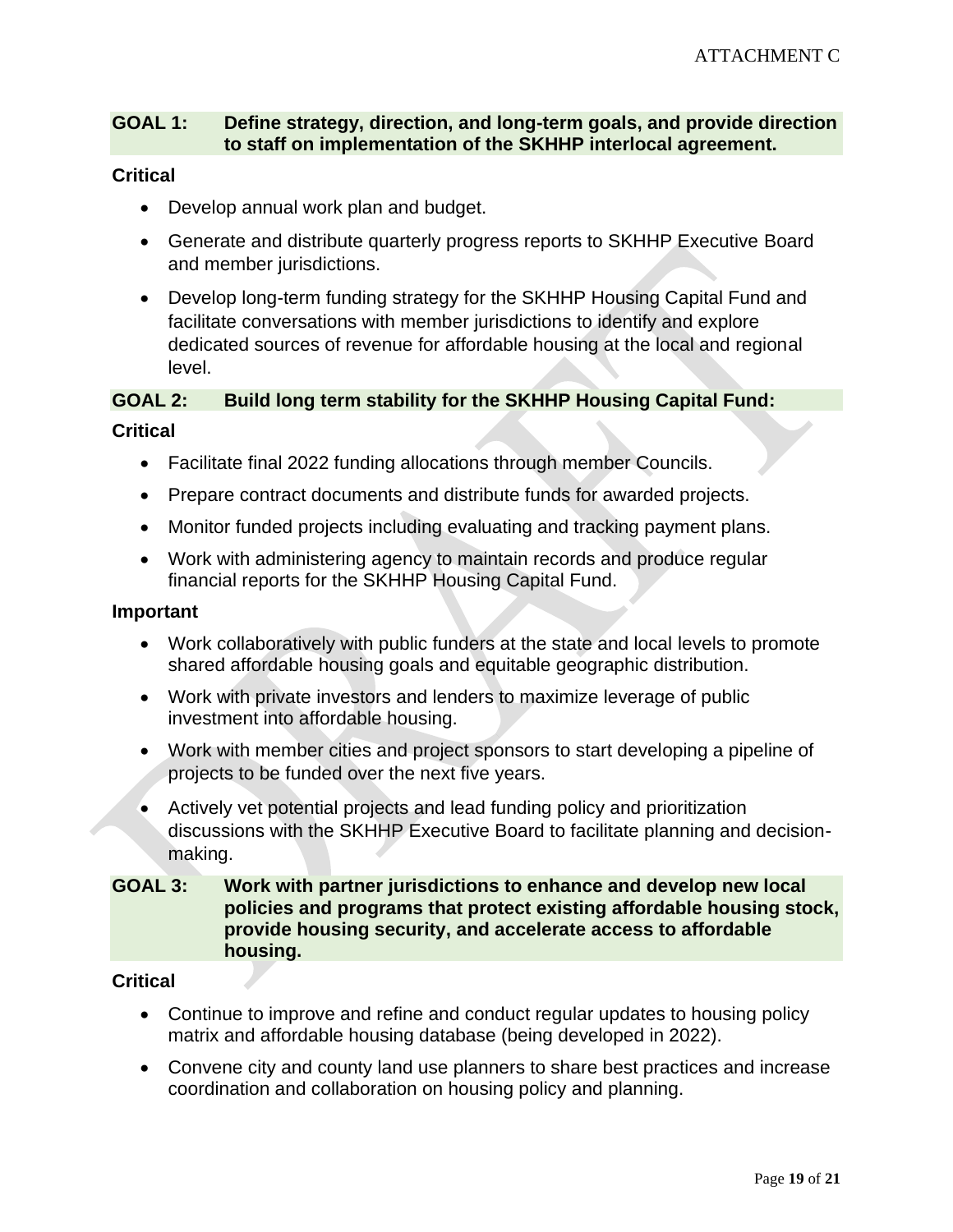- Support efforts to advance 5-year action plan identified by the Regional Affordable Housing Task Force.
- Develop subregional housing preservation strategies.

### **Important**

• Develop a program to assist member cities with administering local housing incentive programs, including density bonus, multifamily tax exemption (MFTE), impact fee waivers, and other programs.

# **Goal 4: Represent South King County and its unique affordable housing needs at all decision tables and foster collaboration between partners.**

### **Critical**

• Represent SKHHP at relevant local and reginal meetings and forums that help advance SKHHP's mission and provide a voice for increasing access to safe, healthy, and affordable housing in South King County.

#### **Important**

• Build relationships with state and federal legislators through organizing work sessions, and providing progress updates.

# **Goal 5: Further strengthen regional stakeholders' understanding of the spectrum of affordable housing options, the range of related needs and opportunities, and the housing system .**

#### **Critical**

- Conduct monthly SKHHP Executive Board educational topics on emerging housing and homelessness topics.
- Coordinate with housing organizations and stakeholder groups to provide education and engagement opportunities for elected officials, stakeholders, and community members.

### **Important**

• Provide annual updates to non-SKHHP South King County cities and relevant stakeholder groups.

#### **Desirable**

• Work with the Housing Development Consortium, affordable housing developers, and city and county planners to reimagine the South King County Joint Planners and Developers work group.